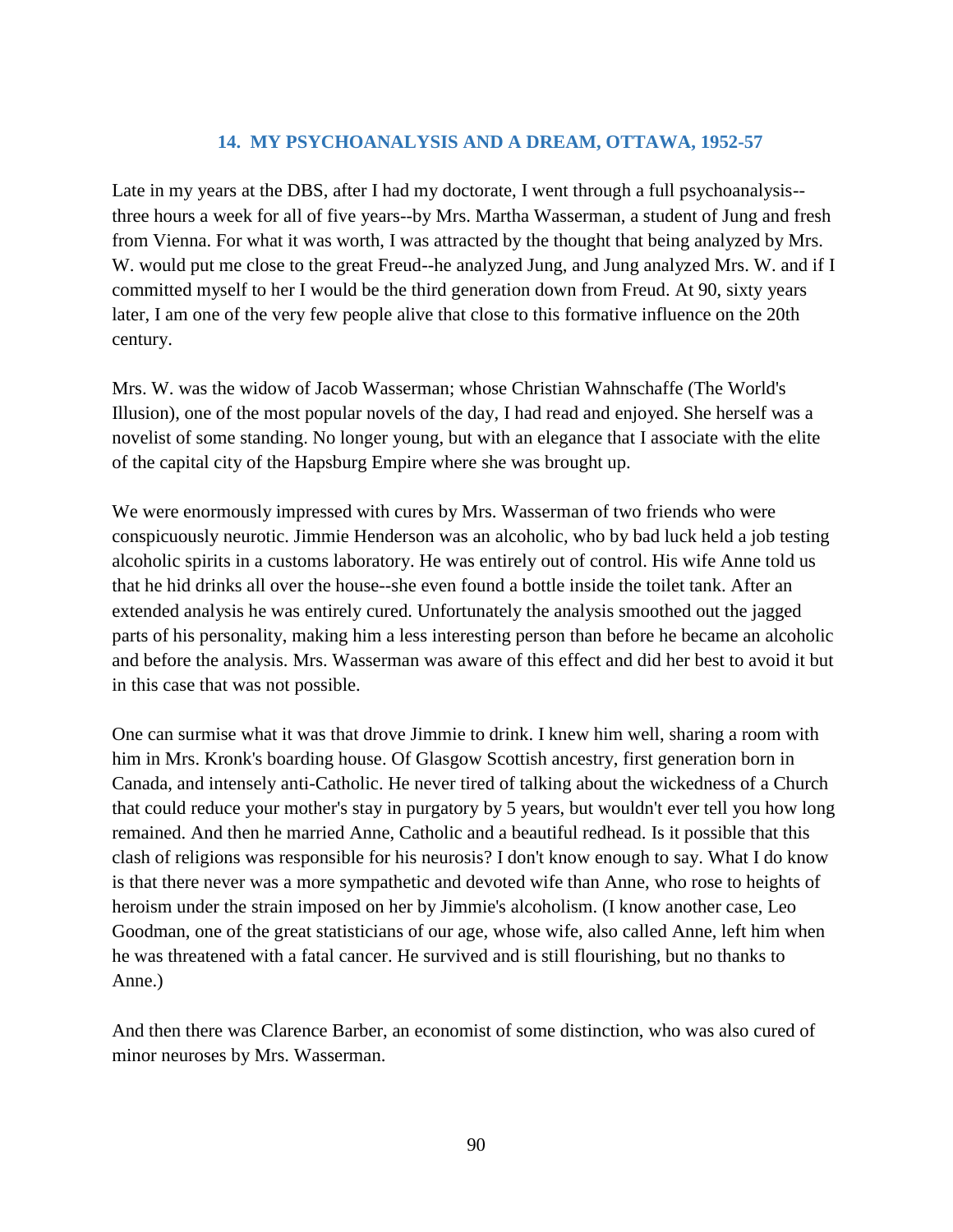I had already read Ernest Jones and other writers, and was interested in psychoanalysis. With that and her successes with Henderson and Barber I was persuaded that Mrs. Wasserman was the real thing.

And so began my five years on Mrs. W.'s couch. In preparation for that I did some free association on a typewriter, turning out dozens of pages, and passed them to Mrs. W. in the hope that these would jump-start the analysis.

The analysis took up many trifling matters, and a few serious ones. Beatrice said as I was leaving the house one day for my regular session, "Ask Mrs. Wasserman why you don't have you hair cut." And sure enough the matter came up in my free association, though I don't recall what answer emerged.

One incident left a permanent impression on me. On arriving at her apartment I asked whether I could use her bathroom. She indicated the way, and for a while this happened regularly. (Since I had just come from home there was no reason for it.) Then one day she answered "No". She had grasped the symbolism of my request, and found it offensive. She never explained why she said no--she didn't have to. Just an example of my unconscious talking to her unconscious, she understanding what was going on and I at first not understanding. I had a piano teacher at one time, who went to the toilet after arriving at our house for a lesson. I interpreted it as Mrs. W. had, and got rid of that teacher--who was teaching me very little anyhow. .

When I started I had the naïve idea that the sessions would have some of the character of lectures on the theory of psychoanalysis. Nothing of the kind-it was I who did the talking. When I slowed down Mrs. W. said something to stimulate my further expression. She often did react to what I was pouring out, perhaps with surprise, perhaps with disgust.

Writing some decades before Freud, Nietzsche said that when we talk about ourselves we are not really trying to reveal, but rather to conceal the facts and ideas of our life. Getting the subject to break through that barrier in a way frames the task of the analyst.

My experience of psychoanalysis by Mrs. W. is entirely positive, or at worst neutral. But that was not true of all analysts. My much admired friend, Bert Hoselitz, mentioned elsewhere in this memoir, an inmate of Concord House, started to have headaches, and he consulted an analyst. After a considerable period under analysis, the headaches became worse, and the analyst told him it was because of the effect of his home and due to his wife, Gunhilde, as fine a person as I have ever met,. You will have to divorce her, he said. He did but still loved her dearly, and kept coming back to see her. One evening when he called, Gunhilde said that unless he promised to see a neurologist the next day she would not let him in the house. That was enough. The neurologist diagnosed a brain tumor, and proposed operating. When it was done Bert gradually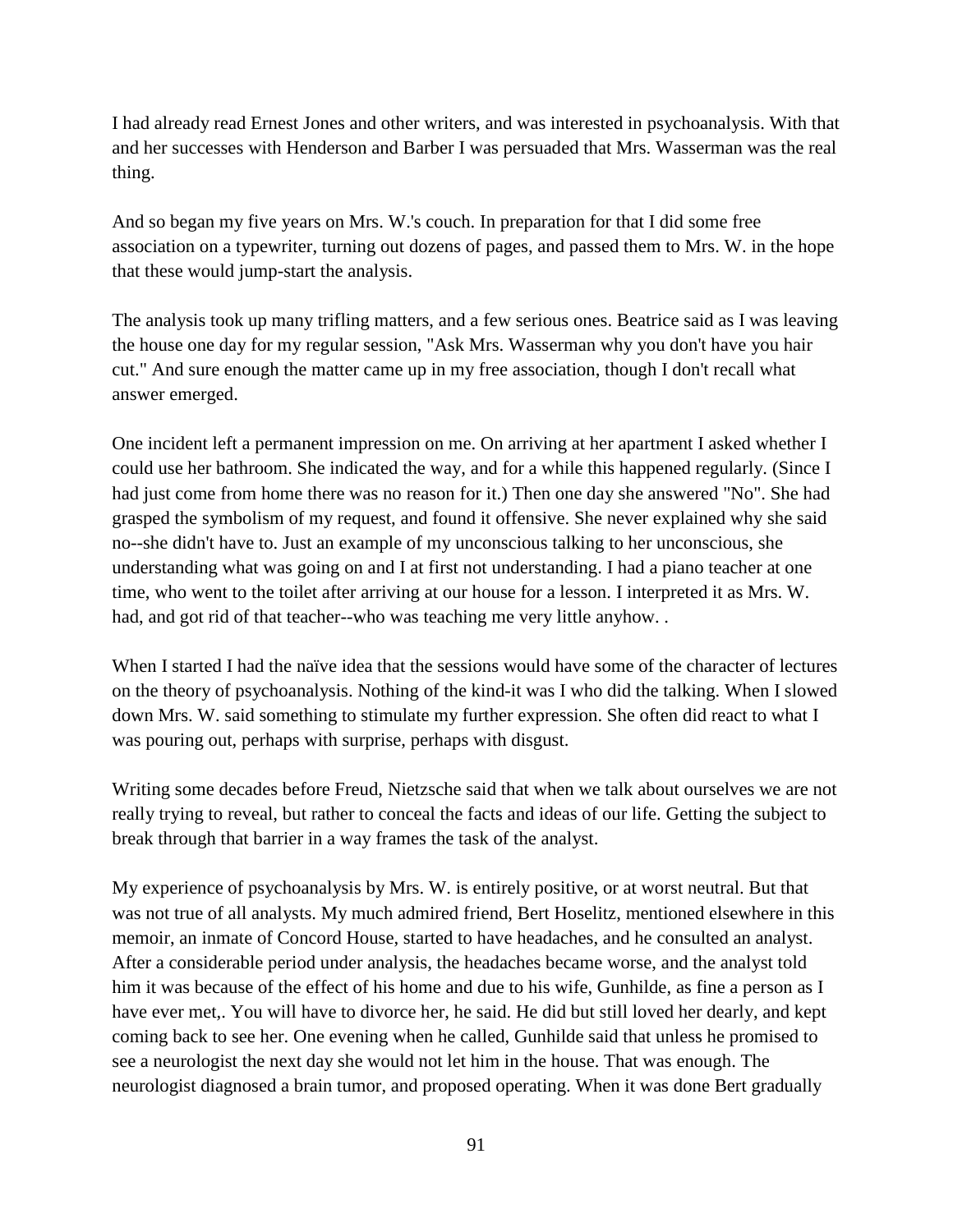came back to normal. He first recovered Hungarian, which was the first language he had spoken. Then German came back--at which point I could talk to him, even though my German was at that time execrable. And finally he was speaking English, with the same accent that we had known well in his college days.

Bert was an economist, but a Viennese economist, far broader than the economist of the Englishspeaking world. He founded a magazine that under the editorship of Gale Johnson still goes on- called Economic Development and Cultural Change. It was devoted to showing that there was more to economic development than making the GNP grow; that it needed a cultural underpinning without which healthy competitive markets would not come into existence. Instead, as in the case of post-Soviet Russia of the 1990s, the economy would degenerate into the crony capitalism of President Yeltsin's era, in which the vast wealth of Russia, its forests, furs, oil, were simply given away.

But back to Bert and his analysis. The great musician George Gershwin had a similar brain tumor that was first diagnosed as mental, and like Bert had terrible headaches. When he got to a brain surgeon it was too late--he died on the operating table. A genius cut off at the age of 38, and unnecessarily.

Nothing so dramatic in my life. But the analysis did cure me of at least one troublesome habit, one that wasted a great deal of time and nervous energy. I was certainly of a calmer disposition. And later on I was better able to engage in Zen-type meditation than if I had never been analyzed. (As Mrs. W. foresaw.)

What I cannot tell is whether this supports Freud's theories, that require the patient to lie on a couch in such a way that he cannot see the analyst, who comes to him as a disembodied voice. Would the companionship over tea each day of a cultivated and sympathetic woman, for whom I had great respect, have had the same result? I cannot tell.

Meanwhile I can tell friends that am the fourth generation down from Freud Thinking of that quasi kinship I made a pilgrimage to the very source from which psychoanalysis sprang, the place that contained the couch on which it was born, the spacious apartment at 19 Bergstrasse, in downtown Vienna. Now open to the public with its furnishings intact.

The primacy of Freud is challenged by my one-time colleague Professor Ellenberger of the Université de Montréal. We visited him in 1963, and over dinner he explained that psychoanalysis was really due to Charcot in France, known to and respected by Freud; who treated patients on what we now know as psychoanalytic methods. But Charcot's patients were prisoners and others of low status and low capacity to pay an analyst. According to Ellenberger Freud is well known because he invented a machine to support psychoanalysis financially--he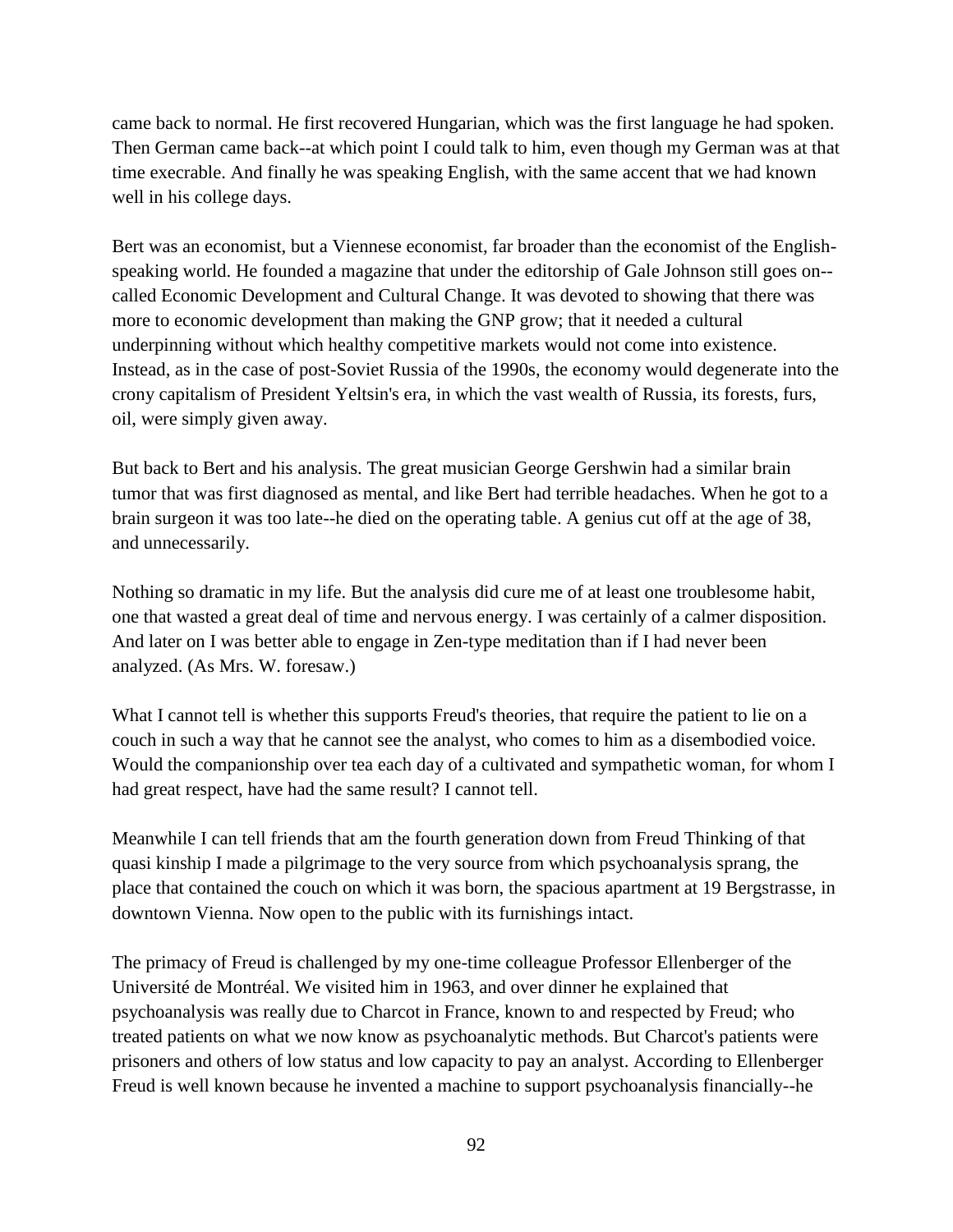found his patients among wealthy women in Vienna, who had lots of money and lots of time. The movement traveled around the world riding on similar means of support.

My analysis included again and again exploring a dream I had had the previous night. While on the couch I was asked what was the first thing that came into my mind when I thought of that dream. When things went well I could by such free association reveal the meaning of that dream.

Today psychoanalysis is little heard from. Is it possible that toleration of lower ethical practices is what has brought it down? Unless the analyst has high ethical standards analysis is positively dangerous. If the analyst is just running a business, sets as his object extracting as much money as he can from the patient, he could harm the mind as well as the pocket book. I spoke apologetically to one of these types about my being analyzed when I had nothing seriously wrong, thus depriving some person who was suffering with genuine neurosis. He expressed astonishment, as though to say was I so simple minded as not to know that the purpose was the income of the analyst?

In summary, the psychoanalyst used to be a professional in the sense that a doctor is a professional; is he now a professional in the sense that a courtesan is a professional?

## **The object you seek is somewhere else, Cambridge 1995**

One of my habits that the analysis uncovered and dealt with was misplacing things. Absentmindedly I would put some object in an unusual place where it would be difficult to find, perhaps saying to myself that I did so because it was particularly important. A few days or a few hours later, when I needed it again, I would not be able to find it. I had hidden it from myself.

Mrs. Wasserman devoted several sessions to this habit, using the Freudian technique of free association. It turned out that my inability to find the article caused me much grief. I went about the house mournfully looking in every possible corner, racking my brain. It became plain to me (as it evidently had been to Mrs. W. from the beginning), that this masochistic wallowing in grief and frustration was the object of putting the thing in an unfamiliar place. I was just hiding it from myself.

Once the process became clear, which it did in the course of a few weeks of analysis, then my conscious could take over. Full protection against my unconscious is provided by my mother's "A place for everything, and everything in its place:"

But there are other tendencies in my psyche that were not cured or even treated in the 5 years. Beatrice has noticed that in taking a test I have to think that the worst will occur. (This could be anything from a blood-pressure measurement today or a school examination 70 years ago.) If I